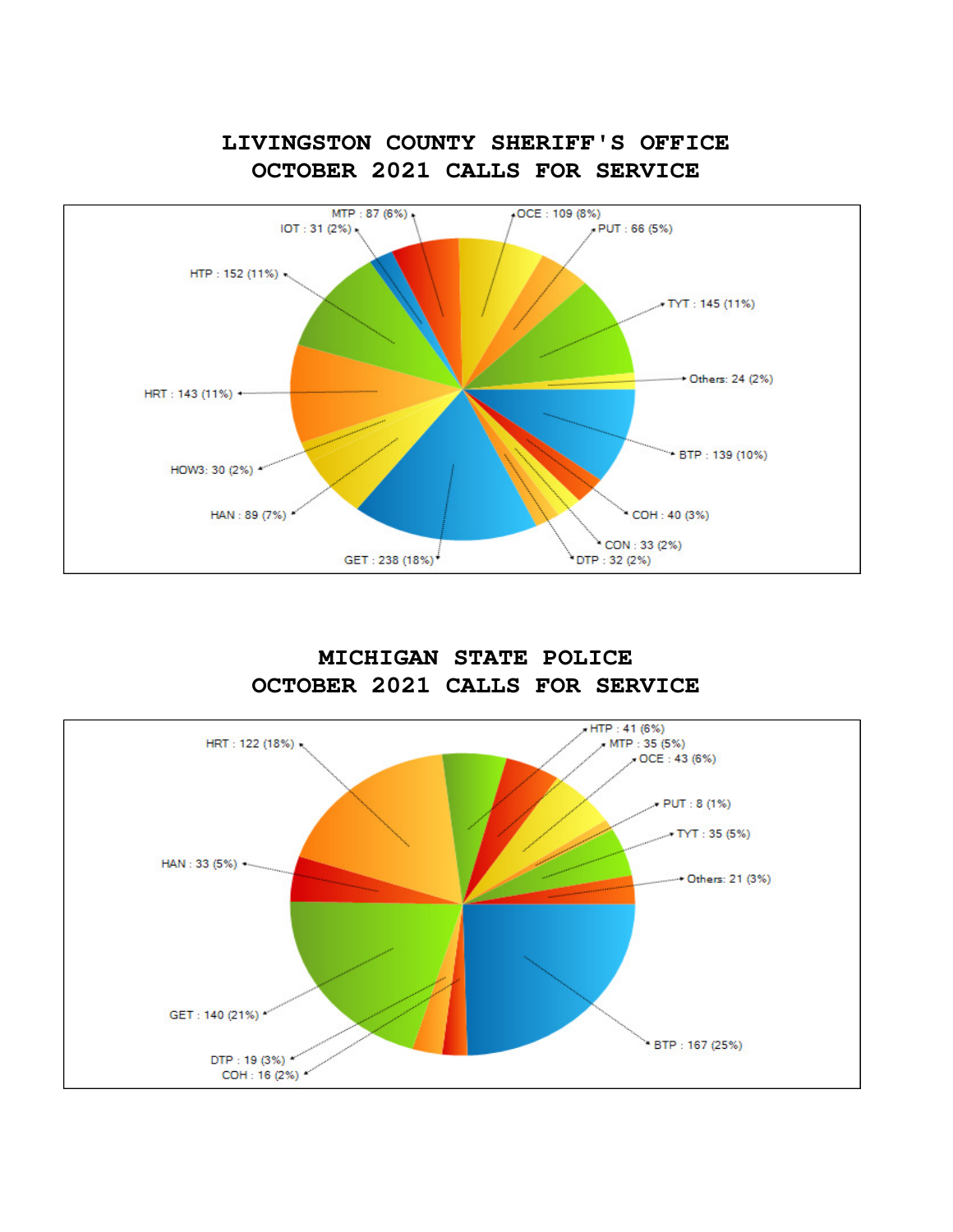## **LIVINGSTON COUNTY SHERIFF'S OFFICE TYRONE TOWNSHIP OCTOBER 2021**

| Nature                                | # Events    |
|---------------------------------------|-------------|
|                                       |             |
| 911 HANG UP                           | 2           |
| <b>ABANDONED VEHICLE</b>              | 3           |
| <b>ALARM</b>                          | 3           |
| ANIMAL COMPLAINT                      | 1           |
| AREA CHECK                            | 2           |
| ASSIST EMS                            | 11          |
| ASSIST FIRE DEPARTMENT                | 4           |
| <b>ASSIST OTHER AGENCY</b>            | 2           |
| CHILD OR ADULT ABUSE/NEGLECT          | 2           |
| CITIZEN ASSIST                        | 9           |
| CIVIL COMPLAINT                       | 2           |
| CRIMINAL SEXUAL CONDUCT REPORT        | 1           |
| DISTURBANCE/TROUBLE                   | 3           |
| DOMESTIC PHYSICAL IN PROGRESS         | 2           |
| <b>DOMESTIC VERBAL</b>                | 5           |
| EXTRICATION - MOTOR VEH ACC           | 1           |
| FRAUD                                 | 2           |
| <b>GENERAL NON CRIMINAL</b>           | 1           |
| HAZARD                                | 5           |
| <b>HIT AND RUN ACCIDENT</b>           | 2           |
| <b>INTIMIDATION THREATS HARASSMEN</b> | 1           |
| <b>LARCENY</b>                        | 2           |
| LITTER VIOLATION                      | 1           |
| MENTAL/CMH/PSYCH                      | 2           |
| <b>MESSAGE DELIVERY</b>               | 1           |
| MISC COMPLAINTS                       | 1           |
| MOTORIST ASSIST                       | 3           |
| ORDINANCE INVESTIGATION               | 2           |
| OVERDOSE/INGESTION                    | 1           |
| PARK/TRAF COMP                        | 1           |
| <b>PDA</b>                            | 19          |
| PERSON LOCKED IN A VEHICLE            | 1           |
| PERSONAL INJURY ACCIDENT              | 4           |
| PIREF (REFUSE EMS)                    | 2           |
| PPO VIOLATION                         | 2           |
| PUBLIC SERVICE                        | 1           |
| SHOTS FIRED                           | 1           |
| <b>SUSPICIOUS PERSON</b>              | $\mathbf 1$ |
| SUSPICIOUS SITUATION                  | 7           |
| <b>SUSPICIOUS VEHICLE</b>             | 4           |
| TRAFFIC VIO/ARREST                    | 1           |
| TRESSPASSING, LOITERING               | 3           |
| UNCONSCIOUS/FAINTING                  | 2           |
| <b>UNKNOWN ACCIDENT</b>               | 5           |
| <b>VEHICLE FIRE</b>                   | $\mathbf 1$ |
| WAR ATT/SEARCH                        | $\mathbf 1$ |
| <b>WEAPONS OFFENSE</b>                | $\mathbf 1$ |
| <b>WELFARE CHECK</b>                  | 9           |
|                                       |             |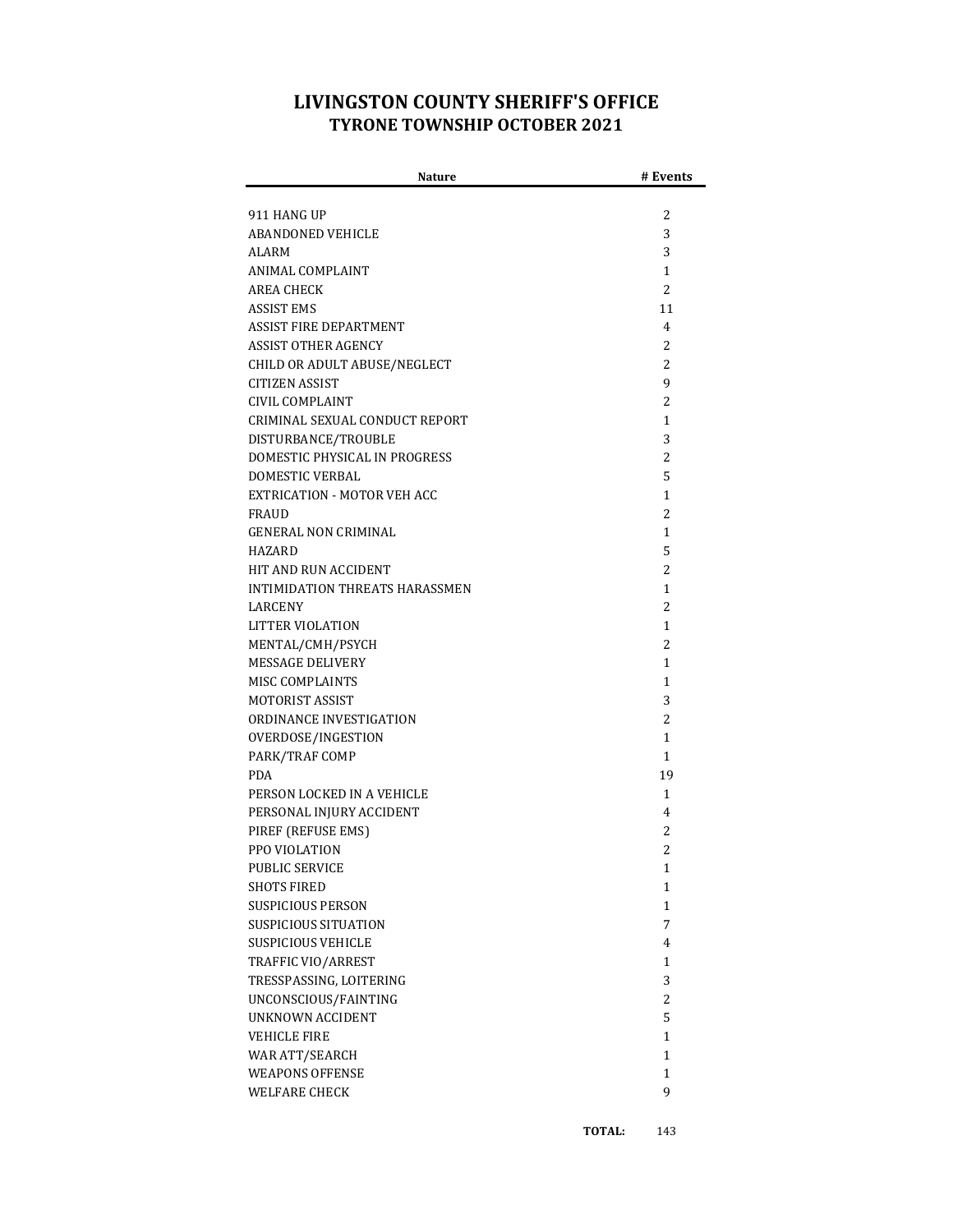|                  | <b>NUMBER OF</b> | <b>RESPONSE TIME</b> | <b>NUMBER OF</b> | <b>RESPONSE TIME</b> |              |
|------------------|------------------|----------------------|------------------|----------------------|--------------|
|                  | CALLS            | <b>CONTRACT TIME</b> | CALLS            | NON CONTRACT TIME    |              |
| <b>TOWNSHIP</b>  | 3:00PM - 11:00PM | 3:00PM - 11:00PM     | 11:00PM - 3:00PM | 11:00PM - 3:00PM     | <b>TOTAL</b> |
|                  |                  |                      |                  |                      |              |
| <b>BRIGHTON</b>  | 46               | 26:27                | 93               | 22:14                | 139          |
| <b>COHOCTAH</b>  | 16               | 34:22                | 24               | 32:54                | 40           |
| CONWAY           | 9                | 35:17                | 24               | 35:17                | 33           |
| <b>DEERFIELD</b> | 7                | 1:18:43              | 25               | 29:40                | 32           |
| <b>GENOA</b>     | 98               | 24:25                | 140              | 24:44                | 238          |
| <b>HANDY</b>     | 41               | 35:02                | 48               | 32:27                | 89           |
| <b>HARTLAND</b>  | 62               | 28:41                | 81               | 27:27                | 143          |
| <b>HOWELL</b>    | 48               | 21:30                | 104              | 22:13                | 152          |
| <b>IOSCO</b>     | 15               | 1:20:29              | 16               | 42:36                | 31           |
| <b>MARION</b>    | 31               | 29:40                | 56               | 29:01                | 87           |
| <b>OCEOLA</b>    | 40               | 24:37                | 69               | 31:14                | 109          |
| <b>PUTNAM</b>    | 33               | 22:31                | 33               | 30:07                | 66           |
| <b>TYRONE</b>    | 82               | 15:34                | 63               | 36:57                | 145          |
|                  |                  |                      |                  |                      |              |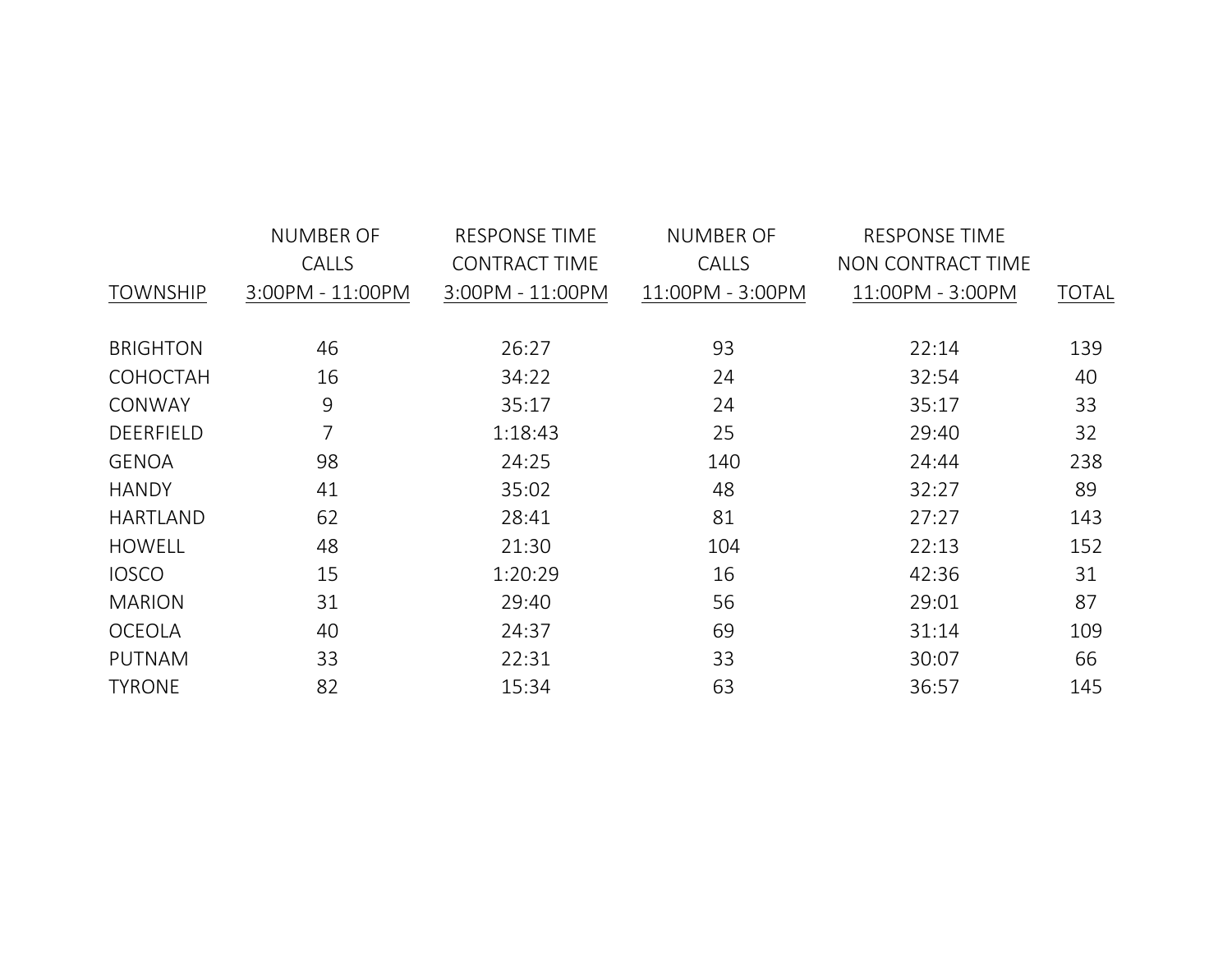## **TYRONE TOWNSHIP**

| <b>MONTH</b>     | CALLS FOR SERVICE | <b>TICKETS WRITTEN</b> | <b>ARRESTS</b> |
|------------------|-------------------|------------------------|----------------|
| JANUARY          | 116               | 8                      | 2              |
| FEBRUARY         | 101               | 10                     | 4              |
| MARCH            | 102               | 8                      | 2              |
| APRIL            | 138               | 21                     | $\Omega$       |
| MAY              | 112               | 27                     | 7              |
| JUNE             | 163               | 24                     | 3              |
| JULY             | 163               | 19                     | 3              |
| AUGUST           | 124               | 12                     | 3              |
| <b>SEPTEMBER</b> | 130               | 20                     | $\Omega$       |
| <b>OCTOBER</b>   | 143               | 23                     | $\mathbf{1}$   |
| <b>NOVEMBER</b>  |                   |                        |                |
| <b>DECEMBER</b>  |                   |                        |                |
|                  |                   |                        |                |
| TOTALS:<br>YTD   | 1292              | 172                    | 25             |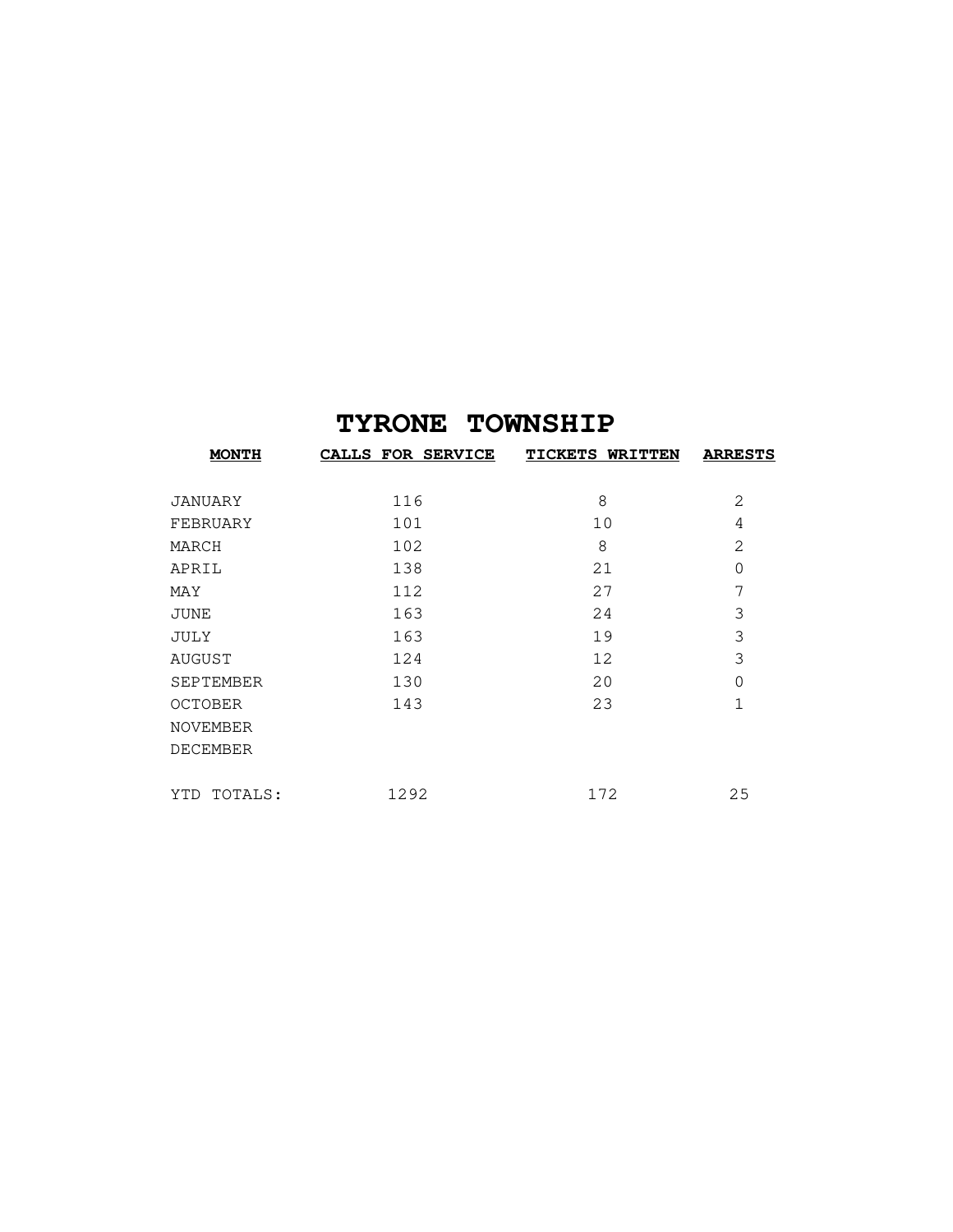| <b>BRIGHTON</b>          |                         | <b>СОНОСТАН</b>          |                         | <b>CONWAY</b>            |                  | <b>DEERFIELD</b>         |                  | <b>GENOA</b>             |                |
|--------------------------|-------------------------|--------------------------|-------------------------|--------------------------|------------------|--------------------------|------------------|--------------------------|----------------|
| <b>CALLS FOR SERVICE</b> |                         | <b>CALLS FOR SERVICE</b> |                         | <b>CALLS FOR SERVICE</b> |                  | <b>CALLS FOR SERVICE</b> |                  | <b>CALLS FOR SERVICE</b> |                |
| <b>JANUARY</b>           | 112                     | <b>JANUARY</b>           | 29                      | <b>JANUARY</b>           | 26               | <b>JANUARY</b>           | 41               | <b>JANUARY</b>           | 240            |
| <b>FEBRUARY</b>          | 110                     | <b>FEBRUARY</b>          | 26                      | <b>FEBRUARY</b>          | 24               | <b>FEBRUARY</b>          | 34               | <b>FEBRUARY</b>          | 221            |
| <b>MARCH</b>             | 109                     | <b>MARCH</b>             | 36                      | <b>MARCH</b>             | 29               | <b>MARCH</b>             | 26               | <b>MARCH</b>             | 260            |
| <b>APRIL</b>             | 114                     | <b>APRIL</b>             | 37                      | <b>APRIL</b>             | 15               | <b>APRIL</b>             | 23               | <b>APRIL</b>             | 233            |
| <b>MAY</b>               | 113                     | <b>MAY</b>               | 22                      | <b>MAY</b>               | 12               | <b>MAY</b>               | 35               | <b>MAY</b>               | 269            |
| <b>JUNE</b>              | 165                     | <b>JUNE</b>              | 25                      | <b>JUNE</b>              | 20               | <b>JUNE</b>              | 35               | <b>JUNE</b>              | 255            |
| <b>JULY</b>              | 156                     | <b>JULY</b>              | 33                      | <b>JULY</b>              | 36               | <b>JULY</b>              | 37               | <b>JULY</b>              | 261            |
| <b>AUGUST</b>            | 126                     | <b>AUGUST</b>            | 33                      | <b>AUGUST</b>            | 27               | <b>AUGUST</b>            | 25               | <b>AUGUST</b>            | 246            |
| <b>SEPTEMBER</b>         | 114                     | <b>SEPTEMBER</b>         | 36                      | <b>SEPTEMBER</b>         | 35               | <b>SEPTEMBER</b>         | 35               | <b>SEPTEMBER</b>         | 222            |
| <b>OCTOBER</b>           | 137                     | <b>OCTOBER</b>           | 40                      | <b>OCTOBER</b>           | 33               | <b>OCTOBER</b>           | 32               | <b>OCTOBER</b>           | 236            |
| <b>NOVEMBER</b>          | $\boldsymbol{0}$        | <b>NOVEMBER</b>          | $\overline{0}$          | <b>NOVEMBER</b>          | $\overline{0}$   | <b>NOVEMBER</b>          | $\theta$         | <b>NOVEMBER</b>          | $\overline{0}$ |
| <b>DECEMBER</b>          | 0                       | <b>DECEMBER</b>          | $\mathbf{0}$            | <b>DECEMBER</b>          | $\theta$         | <b>DECEMBER</b>          | $\overline{0}$   | <b>DECEMBER</b>          | $\theta$       |
| <b>YTD TOTAL:</b>        | 1256                    |                          | 317                     |                          | 257              |                          | 323              |                          | 2443           |
| <b>TICKETS WRITTEN</b>   |                         | <b>TICKETS WRITTEN</b>   |                         | <b>TICKETS WRITTEN</b>   |                  | <b>TICKETS WRITTEN</b>   |                  | <b>TICKETS WRITTEN</b>   |                |
| <b>JANUARY</b>           | 22                      | <b>JANUARY</b>           | $\boldsymbol{0}$        | <b>JANUARY</b>           | 3                | <b>JANUARY</b>           | 2                | <b>JANUARY</b>           | 48             |
| <b>FEBRUARY</b>          | 20                      | <b>FEBRUARY</b>          | 6                       | <b>FEBRUARY</b>          | 5                | <b>FEBRUARY</b>          | 5                | <b>FEBRUARY</b>          | 40             |
| <b>MARCH</b>             | 21                      | <b>MARCH</b>             | 5                       | <b>MARCH</b>             | 4                | <b>MARCH</b>             | 9                | <b>MARCH</b>             | 52             |
| <b>APRIL</b>             | 25                      | <b>APRIL</b>             | $\overline{c}$          | <b>APRIL</b>             | 3                | <b>APRIL</b>             | 9                | <b>APRIL</b>             | 50             |
| <b>MAY</b>               | 24                      | <b>MAY</b>               | $\mathbf{1}$            | <b>MAY</b>               | $\overline{2}$   | <b>MAY</b>               | 6                | <b>MAY</b>               | 39             |
| <b>JUNE</b>              | 19                      | <b>JUNE</b>              | 5                       | <b>JUNE</b>              | $\mathbf{1}$     | <b>JUNE</b>              | 1                | <b>JUNE</b>              | 27             |
| <b>JULY</b>              | 38                      | <b>JULY</b>              | 3                       | <b>JULY</b>              | $\mathbf{1}$     | <b>JULY</b>              | $\overline{7}$   | <b>JULY</b>              | 39             |
| <b>AUGUST</b>            | 28                      | <b>AUGUST</b>            | $\mathbf{1}$            | <b>AUGUST</b>            | 15               | <b>AUGUST</b>            | 3                | <b>AUGUST</b>            | 53             |
| <b>SEPTEMBER</b>         | 19                      | <b>SEPTEMBER</b>         | 6                       | <b>SEPTEMBER</b>         | $\tau$           | <b>SEPTEMBER</b>         | 6                | <b>SEPTEMBER</b>         | 28             |
| <b>OCTOBER</b>           | 15                      | <b>OCTOBER</b>           | $\overline{c}$          | <b>OCTOBER</b>           | 6                | <b>OCTOBER</b>           | 3                | <b>OCTOBER</b>           | 35             |
| <b>NOVEMBER</b>          | $\boldsymbol{0}$        | <b>NOVEMBER</b>          | $\mathbf{0}$            | <b>NOVEMBER</b>          | $\boldsymbol{0}$ | <b>NOVEMBER</b>          | $\mathbf{0}$     | <b>NOVEMBER</b>          | $\overline{0}$ |
| <b>DECEMBER</b>          | $\overline{0}$          | <b>DECEMBER</b>          | $\Omega$                | <b>DECEMBER</b>          | $\overline{0}$   | <b>DECEMBER</b>          | $\mathbf{0}$     | <b>DECEMBER</b>          | $\mathbf{0}$   |
| <b>YTD TOTAL:</b>        | 231                     |                          | 31                      |                          | 47               |                          | 51               |                          | 411            |
| <b>ARRESTS</b>           |                         | <b>ARRESTS</b>           |                         | <b>ARRESTS</b>           |                  | <b>ARRESTS</b>           |                  | <b>ARRESTS</b>           |                |
| <b>JANUARY</b>           | $\boldsymbol{0}$        | <b>JANUARY</b>           | $\mathbf{1}$            | <b>JANUARY</b>           | $\mathbf{1}$     | <b>JANUARY</b>           | $\mathbf{1}$     | <b>JANUARY</b>           | $\overline{4}$ |
| <b>FEBRUARY</b>          | $\mathbf{1}$            | <b>FEBRUARY</b>          | $\mathbf{0}$            | <b>FEBRUARY</b>          | 2                | <b>FEBRUARY</b>          | $\mathbf{1}$     | <b>FEBRUARY</b>          | 8              |
| <b>MARCH</b>             | $\overline{\mathbf{c}}$ | <b>MARCH</b>             | 1                       | <b>MARCH</b>             | $\boldsymbol{0}$ | <b>MARCH</b>             | 3                | <b>MARCH</b>             | 5              |
| <b>APRIL</b>             | 0                       | <b>APRIL</b>             | $\boldsymbol{0}$        | <b>APRIL</b>             | $\boldsymbol{0}$ | <b>APRIL</b>             | $\boldsymbol{0}$ | <b>APRIL</b>             | 11             |
| MAY                      | 7                       | MAY                      | $\boldsymbol{0}$        | <b>MAY</b>               | $\boldsymbol{0}$ | MAY                      | 1                | MAY                      | 9              |
| <b>JUNE</b>              | 2                       | <b>JUNE</b>              | $\boldsymbol{0}$        | <b>JUNE</b>              | $\boldsymbol{0}$ | <b>JUNE</b>              | 1                | <b>JUNE</b>              | 4              |
| <b>JULY</b>              | 3                       | <b>JULY</b>              | $\mathbf{1}$            | <b>JULY</b>              | 0                | <b>JULY</b>              | $\mathbf{1}$     | <b>JULY</b>              | 7              |
| <b>AUGUST</b>            | 2                       | <b>AUGUST</b>            | $\boldsymbol{0}$        | <b>AUGUST</b>            | 0                | <b>AUGUST</b>            | $\mathbf{1}$     | <b>AUGUST</b>            | 4              |
| <b>SEPTEMBER</b>         | 2                       | <b>SEPTEMBER</b>         | $\boldsymbol{0}$        | <b>SEPTEMBER</b>         | $\boldsymbol{0}$ | <b>SEPTEMBER</b>         | $\boldsymbol{0}$ | <b>SEPTEMBER</b>         | $\theta$       |
| <b>OCTOBER</b>           | 1                       | <b>OCTOBER</b>           | 1                       | <b>OCTOBER</b>           | 0                | <b>OCTOBER</b>           | 3                | <b>OCTOBER</b>           | 6              |
| <b>NOVEMBER</b>          | 0                       | <b>NOVEMBER</b>          | $\boldsymbol{0}$        | <b>NOVEMBER</b>          | 0                | <b>NOVEMBER</b>          | $\mathbf{0}$     | <b>NOVEMBER</b>          | $\theta$       |
| <b>DECEMBER</b>          | 0                       | <b>DECEMBER</b>          | $\boldsymbol{0}$        | <b>DECEMBER</b>          | $\boldsymbol{0}$ | <b>DECEMBER</b>          | $\mathbf{0}$     | <b>DECEMBER</b>          | $\theta$       |
| YTD TOTAL:               | 20                      |                          | $\overline{\mathbf{4}}$ |                          | 3                |                          | 12               |                          | 58             |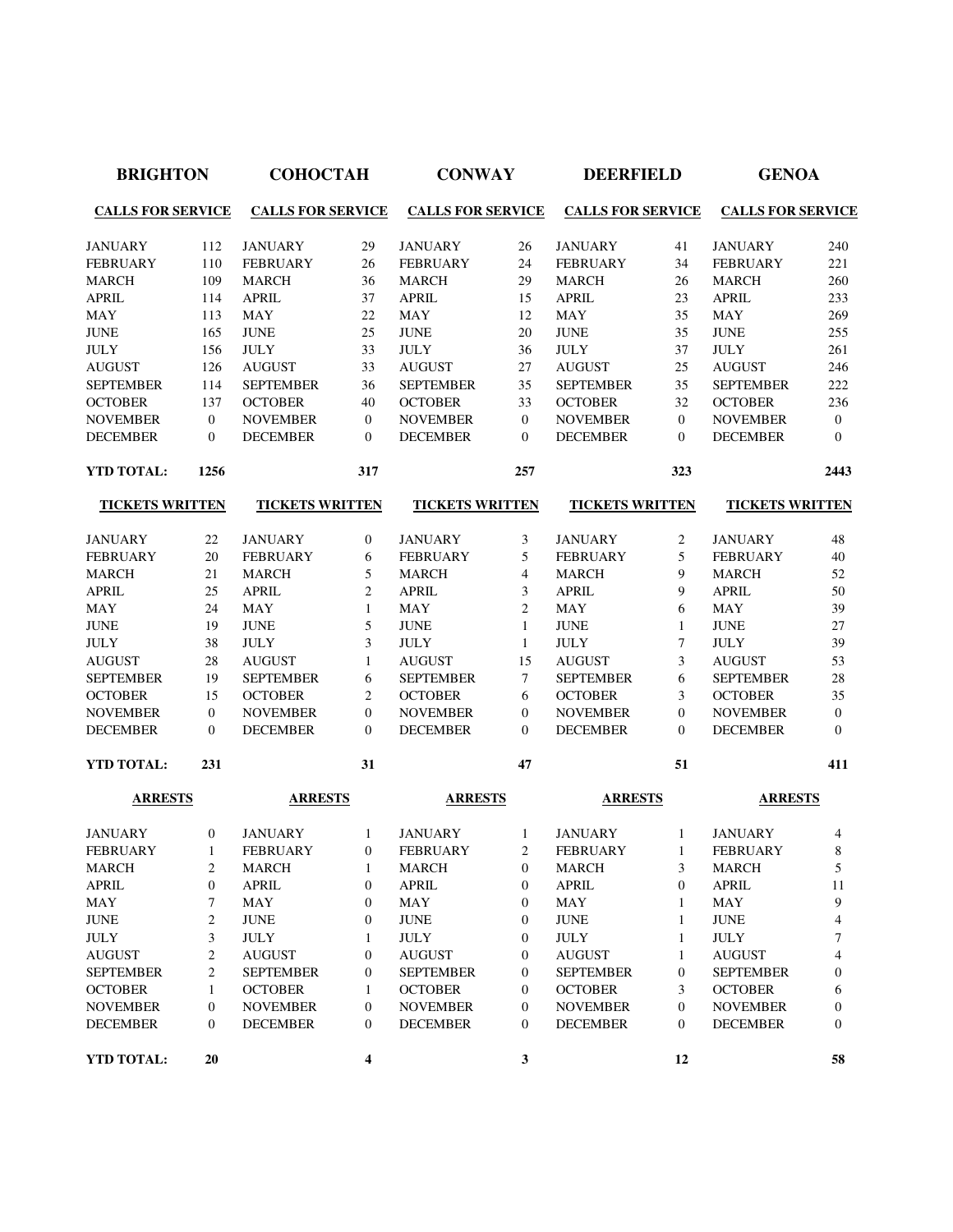| <b>HANDY</b>             |                | <b>HARTLAND</b>          |                |                          | <b>HOWELL</b>  | <b>IOSCO</b>             |                         |
|--------------------------|----------------|--------------------------|----------------|--------------------------|----------------|--------------------------|-------------------------|
| <b>CALLS FOR SERVICE</b> |                | <b>CALLS FOR SERVICE</b> |                | <b>CALLS FOR SERVICE</b> |                | <b>CALLS FOR SERVICE</b> |                         |
| <b>JANUARY</b>           | 53             | <b>JANUARY</b>           | 132            | <b>JANUARY</b>           | 108            | <b>JANUARY</b>           | 28                      |
| <b>FEBRUARY</b>          | 67             | <b>FEBRUARY</b>          | 111            | <b>FEBRUARY</b>          | 115            | <b>FEBRUARY</b>          | 25                      |
| <b>MARCH</b>             | 41             | <b>MARCH</b>             | 119            | <b>MARCH</b>             | 115            | <b>MARCH</b>             | 26                      |
| <b>APRIL</b>             | 53             | <b>APRIL</b>             | 127            | <b>APRIL</b>             | 123            | <b>APRIL</b>             | 22                      |
| <b>MAY</b>               | 73             | <b>MAY</b>               | 134            | <b>MAY</b>               | 119            | <b>MAY</b>               | 24                      |
| <b>JUNE</b>              | 72             | <b>JUNE</b>              | 121            | <b>JUNE</b>              | 119            | <b>JUNE</b>              | 28                      |
| <b>JULY</b>              | 85             | <b>JULY</b>              | 141            | <b>JULY</b>              | 135            | <b>JULY</b>              | 45                      |
| <b>AUGUST</b>            | 72             | <b>AUGUST</b>            | 126            | <b>AUGUST</b>            | 124            | <b>AUGUST</b>            | 40                      |
| <b>SEPTEMBER</b>         | 72             | <b>SEPTEMBER</b>         | 143            | <b>SEPTEMBER</b>         | 120            | <b>SEPTEMBER</b>         | 24                      |
| <b>OCTOBER</b>           | 86             | <b>OCTOBER</b>           | 142            | <b>OCTOBER</b>           | 151            | <b>OCTOBER</b>           | 31                      |
| <b>NOVEMBER</b>          | $\mathbf{0}$   | <b>NOVEMBER</b>          | $\mathbf{0}$   | <b>NOVEMBER</b>          | $\overline{0}$ | <b>NOVEMBER</b>          | $\boldsymbol{0}$        |
| <b>DECEMBER</b>          | $\Omega$       | <b>DECEMBER</b>          | $\Omega$       | <b>DECEMBER</b>          | $\theta$       | <b>DECEMBER</b>          | $\theta$                |
|                          | 674            |                          | 1296           |                          | 1229           |                          | 293                     |
| <b>TICKETS WRITTEN</b>   |                | <b>TICKETS WRITTEN</b>   |                | <b>TICKETS WRITTEN</b>   |                | <b>TICKETS WRITTEN</b>   |                         |
| <b>JANUARY</b>           | 14             | <b>JANUARY</b>           | 44             | <b>JANUARY</b>           | 54             | <b>JANUARY</b>           | 5                       |
| <b>FEBRUARY</b>          | 17             | <b>FEBRUARY</b>          | 33             | <b>FEBRUARY</b>          | 42             | <b>FEBRUARY</b>          | 4                       |
| <b>MARCH</b>             | 17             | <b>MARCH</b>             | 27             | <b>MARCH</b>             | 51             | <b>MARCH</b>             | 5                       |
| <b>APRIL</b>             | $\overline{9}$ | <b>APRIL</b>             | 58             | <b>APRIL</b>             | 39             | <b>APRIL</b>             | 3                       |
| <b>MAY</b>               | 20             | <b>MAY</b>               | 41             | <b>MAY</b>               | 31             | <b>MAY</b>               | 11                      |
| <b>JUNE</b>              | 18             | <b>JUNE</b>              | 20             | <b>JUNE</b>              | 62             | <b>JUNE</b>              | 3                       |
| <b>JULY</b>              | 15             | <b>JULY</b>              | 36             | <b>JULY</b>              | 52             | <b>JULY</b>              | $\overline{\mathbf{3}}$ |
| <b>AUGUST</b>            | 16             | <b>AUGUST</b>            | 17             | <b>AUGUST</b>            | 34             | <b>AUGUST</b>            | 3                       |
| <b>SEPTEMBER</b>         | 14             | <b>SEPTEMBER</b>         | 33             | <b>SEPTEMBER</b>         | 43             | <b>SEPTEMBER</b>         | $\boldsymbol{0}$        |
| <b>OCTOBER</b>           | 19             | <b>OCTOBER</b>           | 25             | <b>OCTOBER</b>           | 41             | <b>OCTOBER</b>           | 7                       |
| <b>NOVEMBER</b>          | $\mathbf{0}$   | <b>NOVEMBER</b>          | $\theta$       | <b>NOVEMBER</b>          | $\theta$       | <b>NOVEMBER</b>          | $\boldsymbol{0}$        |
| <b>DECEMBER</b>          | $\Omega$       | <b>DECEMBER</b>          | $\Omega$       | <b>DECEMBER</b>          | $\Omega$       | <b>DECEMBER</b>          | $\overline{0}$          |
|                          | 159            |                          | 334            |                          | 449            |                          | 44                      |
| <b>ARRESTS</b>           |                | <b>ARRESTS</b>           |                | <b>ARRESTS</b>           |                | <b>ARRESTS</b>           |                         |
| <b>JANUARY</b>           | 1              | <b>JANUARY</b>           | 5              | <b>JANUARY</b>           | 13             | <b>JANUARY</b>           | $\boldsymbol{0}$        |
| <b>FEBRUARY</b>          | $\overline{c}$ | <b>FEBRUARY</b>          | $\overline{4}$ | <b>FEBRUARY</b>          | 9              | <b>FEBRUARY</b>          | 1                       |
| <b>MARCH</b>             | 2              | <b>MARCH</b>             | 2              | <b>MARCH</b>             | $\overline{4}$ | <b>MARCH</b>             | 1                       |
| <b>APRIL</b>             | $\overline{c}$ | <b>APRIL</b>             | $\overline{c}$ | <b>APRIL</b>             | 13             | <b>APRIL</b>             | $\boldsymbol{0}$        |
| <b>MAY</b>               | 3              | <b>MAY</b>               | 5              | <b>MAY</b>               | $\mathbf{2}$   | <b>MAY</b>               | $\mathbf{1}$            |
| <b>JUNE</b>              | $\mathbf{1}$   | <b>JUNE</b>              | 3              | <b>JUNE</b>              | 3              | <b>JUNE</b>              | 2                       |
| <b>JULY</b>              | 3              | <b>JULY</b>              | 2              | <b>JULY</b>              | $\overline{4}$ | <b>JULY</b>              | $\boldsymbol{0}$        |
| <b>AUGUST</b>            | 6              | <b>AUGUST</b>            | $\overline{4}$ | <b>AUGUST</b>            | 4              | <b>AUGUST</b>            | 1                       |
| <b>SEPTEMBER</b>         | $\mathbf{1}$   | <b>SEPTEMBER</b>         | 2              | <b>SEPTEMBER</b>         | 4              | <b>SEPTEMBER</b>         | 1                       |
| <b>OCTOBER</b>           | 3              | <b>OCTOBER</b>           | 2              | <b>OCTOBER</b>           | 2              | <b>OCTOBER</b>           | 1                       |
| <b>NOVEMBER</b>          | $\mathbf{0}$   | <b>NOVEMBER</b>          | $\theta$       | <b>NOVEMBER</b>          | $\theta$       | <b>NOVEMBER</b>          | 0                       |
| <b>DECEMBER</b>          | $\mathbf{0}$   | <b>DECEMBER</b>          | $\Omega$       | <b>DECEMBER</b>          | $\theta$       | <b>DECEMBER</b>          | 0                       |
|                          | 24             |                          | 31             |                          | 58             |                          | 8                       |